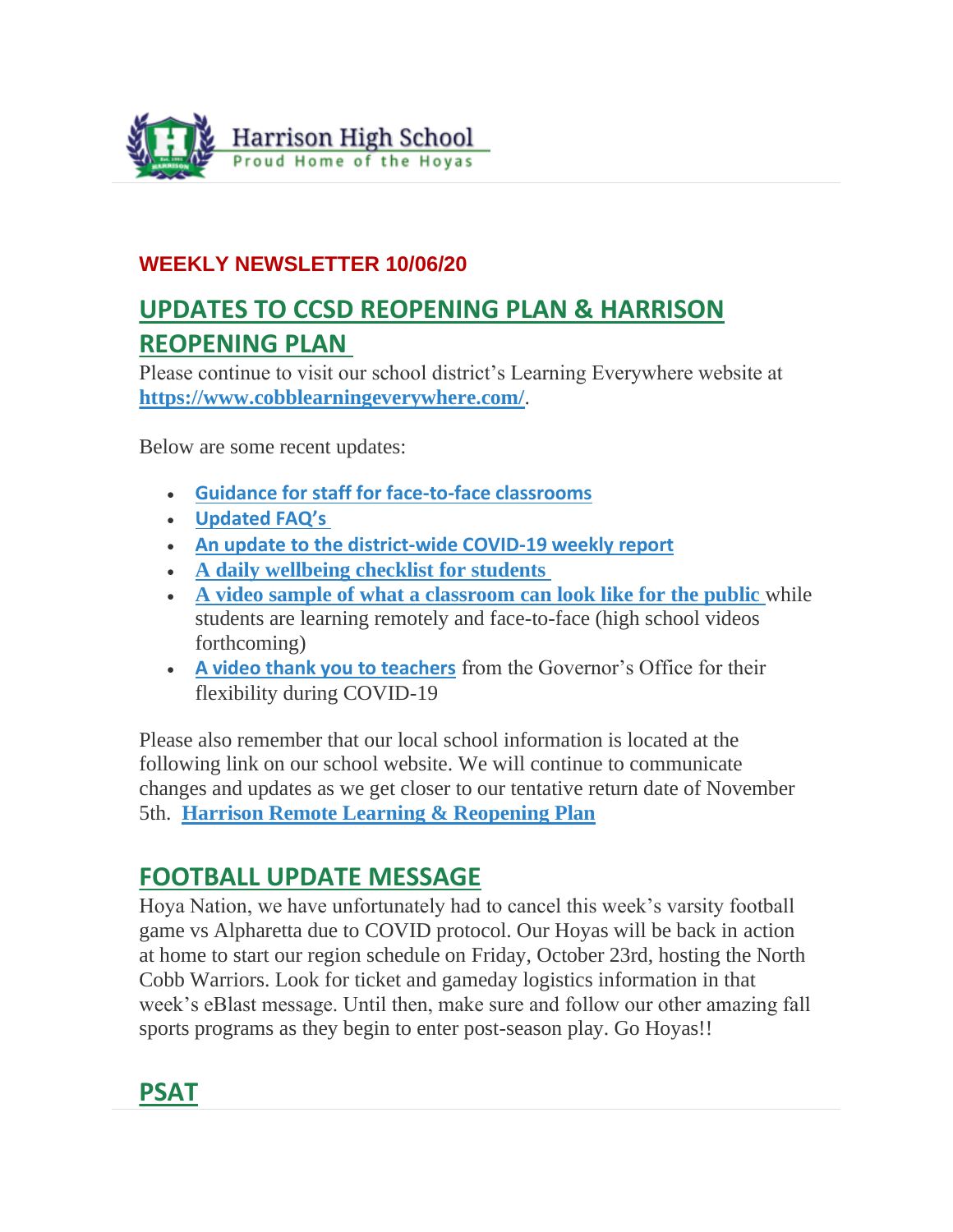Registration for 10th and 11th grade PSAT has closed. For all of the 10th and 11th graders that signup up to take the PSAT, please click **[here](http://www.harrisonhigh.org/PSAT)** for all the information that was sent out on 9/25/20. If you have any questions, please email Dr. Sitten at **[mandy.sitten@cobbk12.org](mailto:MANDY.SITTEN@cobbk12.org)**.

For additional PSAT/College Board Covid-19 updates, please click **[here](https://pages.collegeboard.org/sat-covid-19-updates)**.

# **NEW STUDENTS AND 9TH GRADE CAMPUS TOUR**



# New Students and Freshmen

We are excited you have joined Hova Nation!

Please join us October 27<sup>th</sup> to tour campus and find your classrooms during your designated times.

This will be a walkthrough only. Teachers will not be present for this event.

# **F2F Campus Walkthrough**

# Tuesday, October 27th

**Last Name** 

Time

 $A - G$  ........... 5:00 - 5:30 PM H-M .......... 5:30 - 6:00 PM  $N-S$  ........... 6:00 - 6:30 PM  $T - Z$  ............. 6:30 - 7:00 PM

#### Please note:

To prioritize safety, masks are required for all attendees.

### **ATTENDANCE**

We will continue to monitor school attendance each day based on students accessing the CTLS platform in a 24-hour period. If your student has an excused absence or technology issue which prohibits their attendance in the live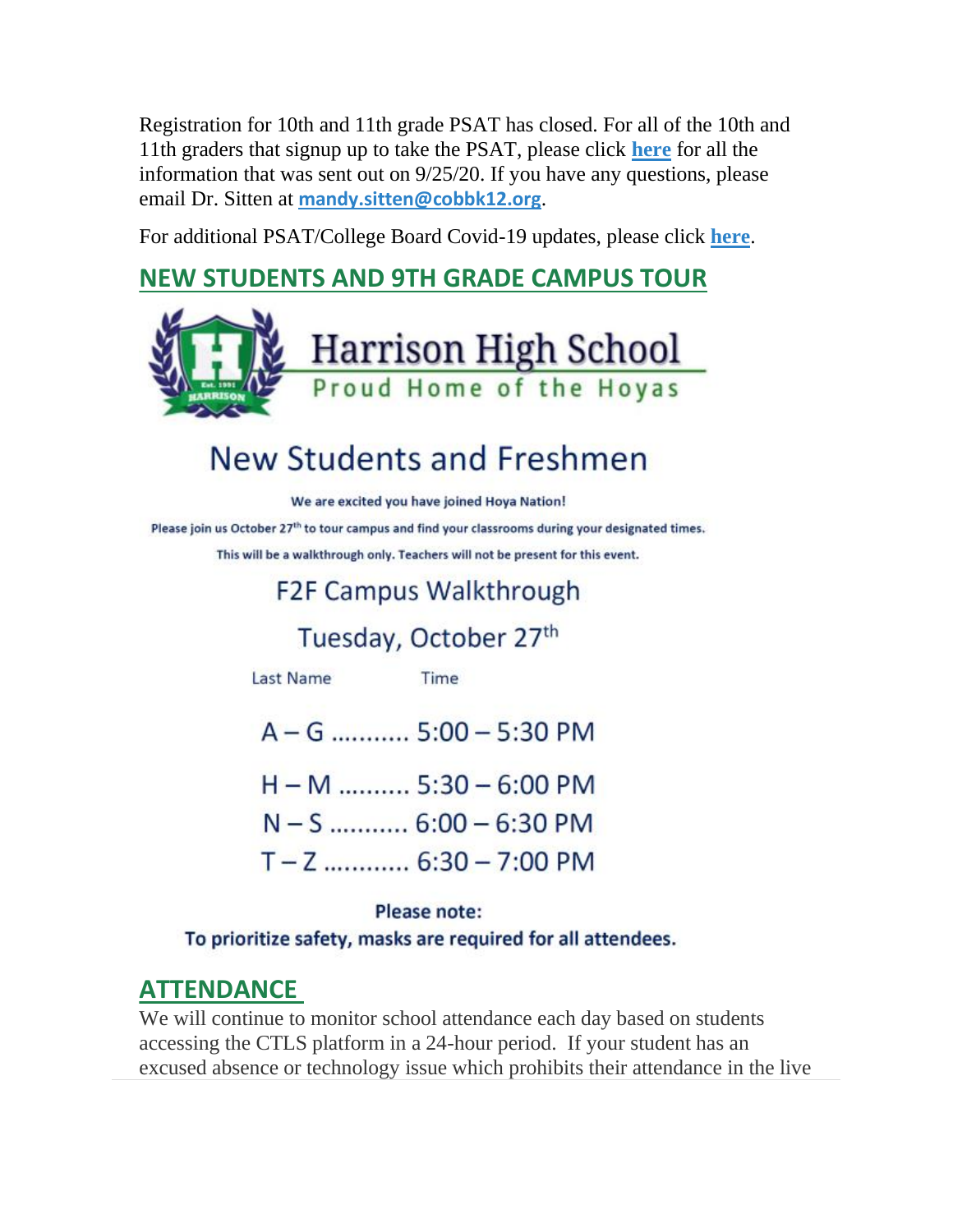CTLS session, please email excuse notes to Kim Greaves at **[HarrisonHSSupport@cobbk12.org](mailto:HarrisonHSSupport@cobbk12.org)**

### **CLINIC NEWSLETTER**

As most of you have heard, our superintendent has announced the start dates for the district's plan to open schools face to face. High School is scheduled, tentatively, to return on Thursday, November 5th.

This is the perfect time to start thinking of health forms that may be needed for the school year and may require a physician's signature. I have included the link for the health forms to make it easier to access.

### **<https://www.cobbk12.org/page/11005/medical-forms-and-care-plans>**

Completing these forms, prior to the November start date, will assist the clinic in preparing to receive students. Please email or fax the completed forms to my attention.

- **Confidential # Fax 678-594-8962**
- **[Shannon.keely@cobbk12.org](mailto:Shannon.Keely@cobbk12.org)**

If you have any questions, I am available via email, **[Shannon.keely@cobbk12.org,](mailto:Shannon.Keely@cobbk12.org)** or by phone **678-594-8104 ext. 020.**

As we get closer to our start date, I will send out the plan to schedule a day and time to drop off supplies and medication to the clinic. This will be done by appointment and with authorization forms completed in advance.

I look forward to seeing the students on campus soon! In the meantime, continue to social distance, avoid large gatherings, and mask up.

Shannon Keely, RN BSN

Harrison HS School Nurse

### **PICTURES**

We are now offering 9th-11th grade yearbook photos to be taken in the Presidential gym. Please use the appropriate link for the Sign Up Genius for your student's grade. The dates are as follows…

| 9th grade- $10/21$  | Freshmen Sign Up Link      |
|---------------------|----------------------------|
| 10th grade- $10/28$ | Sophomore Sign Up Link     |
| 11th grade- $11/4$  | Junior Sign up <b>Link</b> |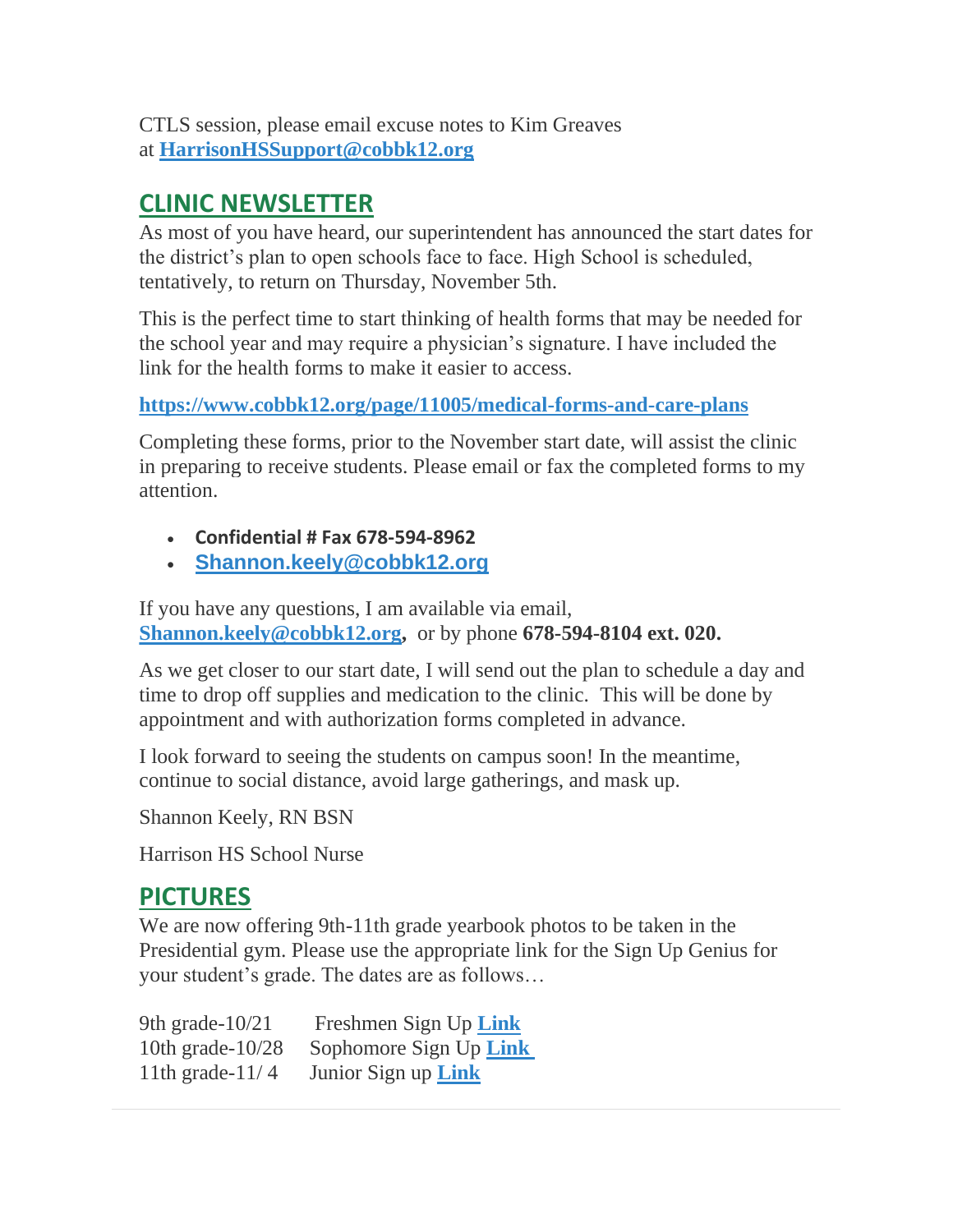Protocols must be followed to ensure the health and safety of our staff and students. Students will enter from the bus lanes. Parents will wait in their cars. Students will enter the Presidential gym where a staff member will direct them to a camera. Social distancing will be strictly enforced. Students must wear a mask except when taking their photo. No props will be used and students will give their student number to identify themselves to the photographer. All Harrison and Lifetouch staff will wear masks. Please only come at the time you sign up for so we can ensure social distancing. If you have any questions, you can direct them to the yearbook sponsor, **[melody.madray@cobbk12.org](mailto:melody.madray@cobbk12.org)**.

## **WOULD YOU LIKE A BOOK?**

If you have library books to return to school, we will have a red book return drop box outside the main street doors on Tuesdays and Wednesdays. Reminder to fill out the form below if you would like to check out a book. We will have it waiting for you in the Attendance office. **<https://bit.ly/2QLJ8h7>**

# **FOOD DISTRIBUTION PLAN**

Remote Learning Meal Plan for Harrison students: Here is the latest information regarding Cobb County Food & Nutrition Service Virtual Feeding Plan for Harrison High School. Please share and continue to follow us for additional details. **[http://www.cobbk12.org/centraloffice/foodservices/](http://info.cobbk12.org/centraloffice/foodservices/)**

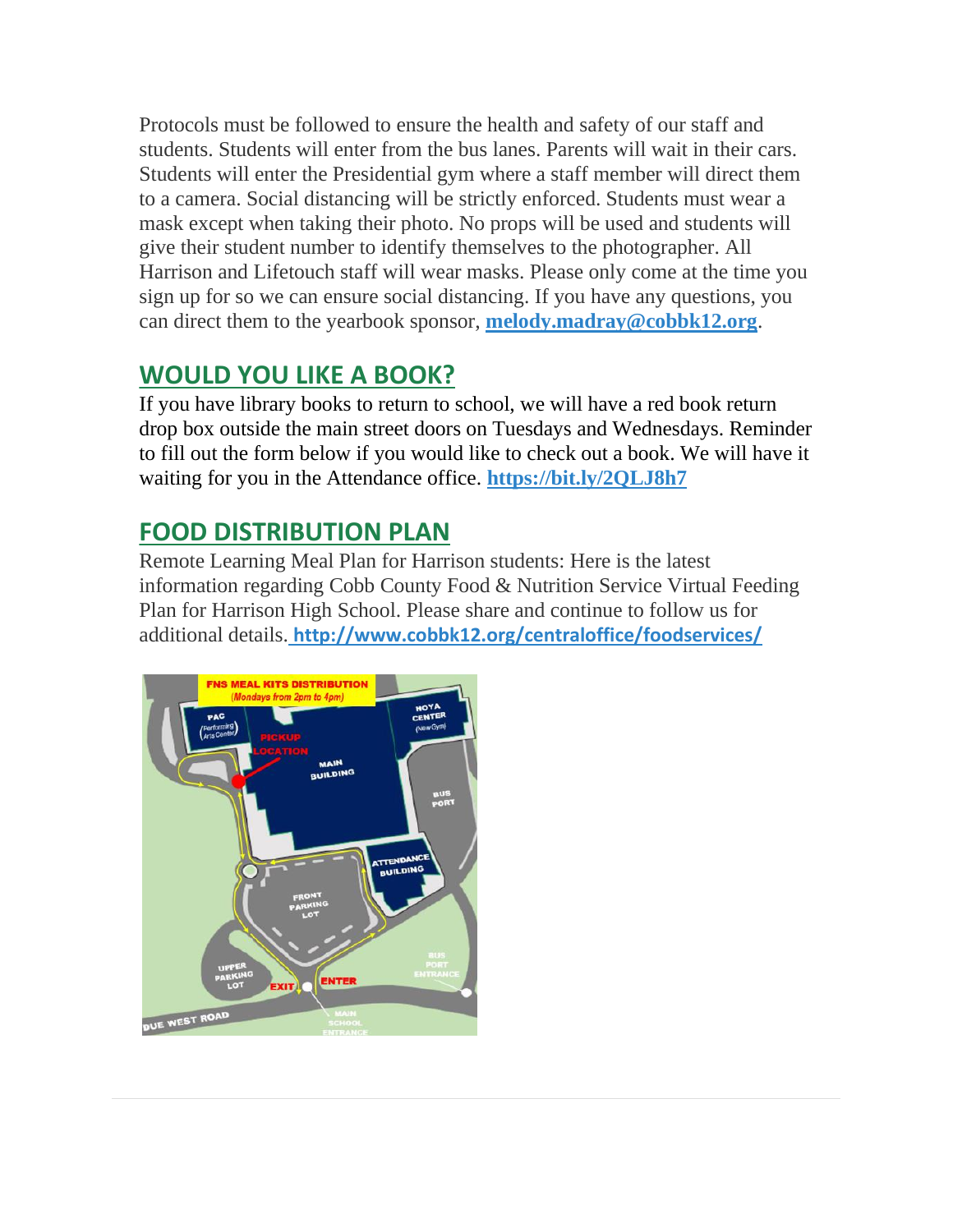### **SENIOR INFORMATION**

Seniors, please review the following video.

• **[Senior Class Meeting Video](https://vimeo.com/452270720/a229e01e97)**

Parents, please review the following video.

• **[Parents Video](https://youtu.be/Y6hxOOJn-YY)**

We will ship all senior items ordered (minus cap and gown and announcements) to the student's home after a 72 hour production time. We will deliver caps, gowns, and announcements in the spring.

All seniors need to place their orders by the deadline of December 4 to ensure they receive this custom gown for graduation.

If you would like to order or you need more information, pleas[e](https://www.herffatlanta.com/) **[visit the](https://www.herffatlanta.com/)  [Herff Jones website.](https://www.herffatlanta.com/)**

### **HOYA NEWS**

### **NATIONAL MERIT SCHOLARSHIP**

Congratulations to the following Seniors that have been recognized as 2021 National Merit Scholarship Program Commended Students.

- Kai Adams
- Kevin Bhavsar
- William Joyner
- Christopher Perkins
- Bharath Subu
- Benjamin Vanrensselaer
- Grace Waldron-Coble

### **ART STUDENTS**

Congratulations to Applied Design Art students for the completion of their first exhibition, 'Dreams & Nightmares.' All work is available to view at the following link: **[https://turnerartharrison.weebly.com](https://turnerartharrison.weebly.com/)**

### **SPORTS AND CLUBS**

### **CHEER**

Basketball Cheer Tryouts will be held on October 10th. Be sure to join the Tryout Remind Group by texting @h8432hd to 81010. All tryout information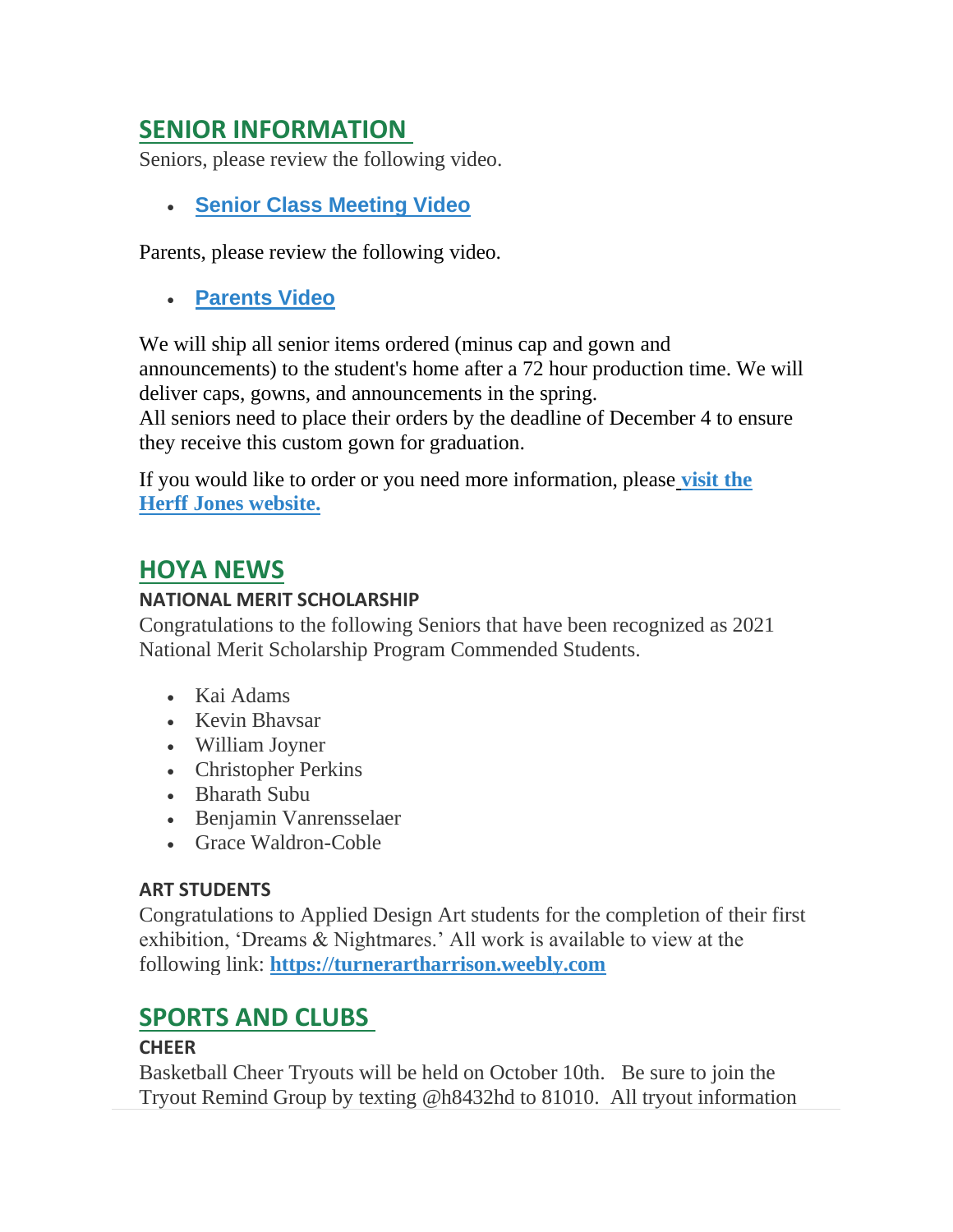will be shared via Remind. The tryout packet is available on the cheer website **[www.hoyacheer.com](http://www.hoyacheer.com/)**. Questions? Email Coach Dickmann – **[gohoyacheer@gmail.com](mailto:gohoyacheer@gmail.com)**

#### **BASEBALL**

Players and Parents: If you are interested in trying out for the 2021 Baseball Team this year, please visit the following link to sign up. Questions? Reach out to Coach Elkins **[mark.elkins@cobbk12.org](mailto:mark.elkins@cobbk12.org)** BASEBALL SIGN UP: **<https://coachelkins10.weebly.com/baseball.html>**

### **WRESTLING**

I am excited to share that we will be having a wrestling season this year!! If you are interested in being a part of our team either as a competitor or team manager, please **[CLICK HERE](https://forms.gle/LAkbS4Nikxyg5T6Z9)** and fill out the appropriate information. You can also contact Head Coach Jeff Crocker at

**[Jeffrey.crocker@cobbk12.org](mailto:Jeffrey.Crocker@cobbk12.org).** We are a K-12 program, so please ask about our junior wrestling league. We have begun preseason conditioning and meet every Mon, Tues, and Thursday beginning at 3 pm; meet on the wrestling room hallway for COVID Screening. **Must have physical on file!**

### **BOYS AND GIRLS SOCCER**

We are excited for Spring soccer season to get started. If you are interested in being a part of our team please **[CLICK HERE](https://docs.google.com/forms/d/e/1FAIpQLSejVKRJ30_WmtRggRtJzXt1gSYOyU3GKbXnam36p6NlfhZtmw/viewform?vc=0&c=0&w=1&flr=0&gxids=7757)** and complete our interest form. You can also contact Head Coach Jonathan Gross at **[jonathan.gross@cobbk12.org](mailto:jonathan.gross@cobbk12.org)**.

Pre-season conditioning will begin in December and tryouts will take place in mid-January. Must have sports physical on file to participate in preseason conditioning.

### **GOLF**

All interested in trying out for Golf for the 2021 Season, Please contact Coach Farmer **[Travis.farmer@cobbk12.org](mailto:%20Travis.farmer@cobbk12.org)**

There will be a virtual parent meeting coming up in the next few weeks. Please look for the date to come soon!

### **SWIM & DIVE REGISTRATION**

Registration for Swim & Dive is open through this Saturday, October 10th. Please visit **[h2oyas.com](https://www.teamunify.com/Home.jsp?team=gahh)** for more information.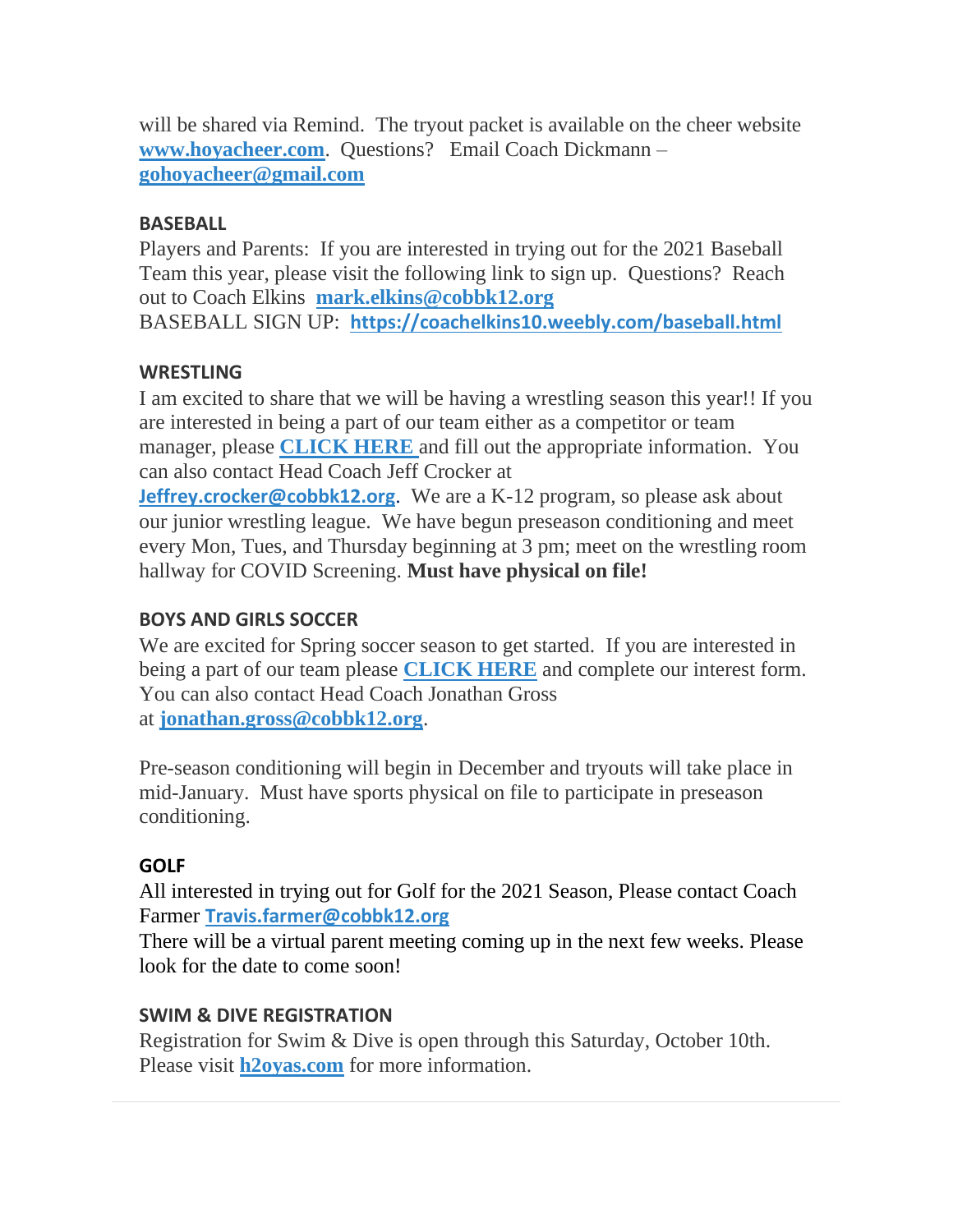### **COUNSELING NEWS**

### **COUNSELING CALENDAR**

Please check the Counseling Calendar frequently for important dates including Virtual Parent and Student Q&A sessions, Virtual College Visit information, and much more! Click here **[Harrison Counseling Calendar](https://calendar.google.com/calendar/embed?src=tasr4q5spailsj1itftjdtn6mk%40group.calendar.google.com&ctz=America%2FNew_York)** or go to the Counseling page on **[www.harrisonhigh.org](http://www.harrisonhigh.org/)**.

### **VIRTUAL COLLEGE VISITS**

We have several Virtual College Visits set up for our Harrison Students. Please check these out here: **[Harrison Virtual College Visits](https://cobbk12org-my.sharepoint.com/:x:/g/personal/leanna_kor_cobbk12_org/EWP6BGgLdCBOvhv5RDRuCVwBqHA2jXXmnAUqr7hXgxEU7w?rtime=t-E10MJN2Eg)** and on the Counseling Website.

#### **UPCOMING VISITS**

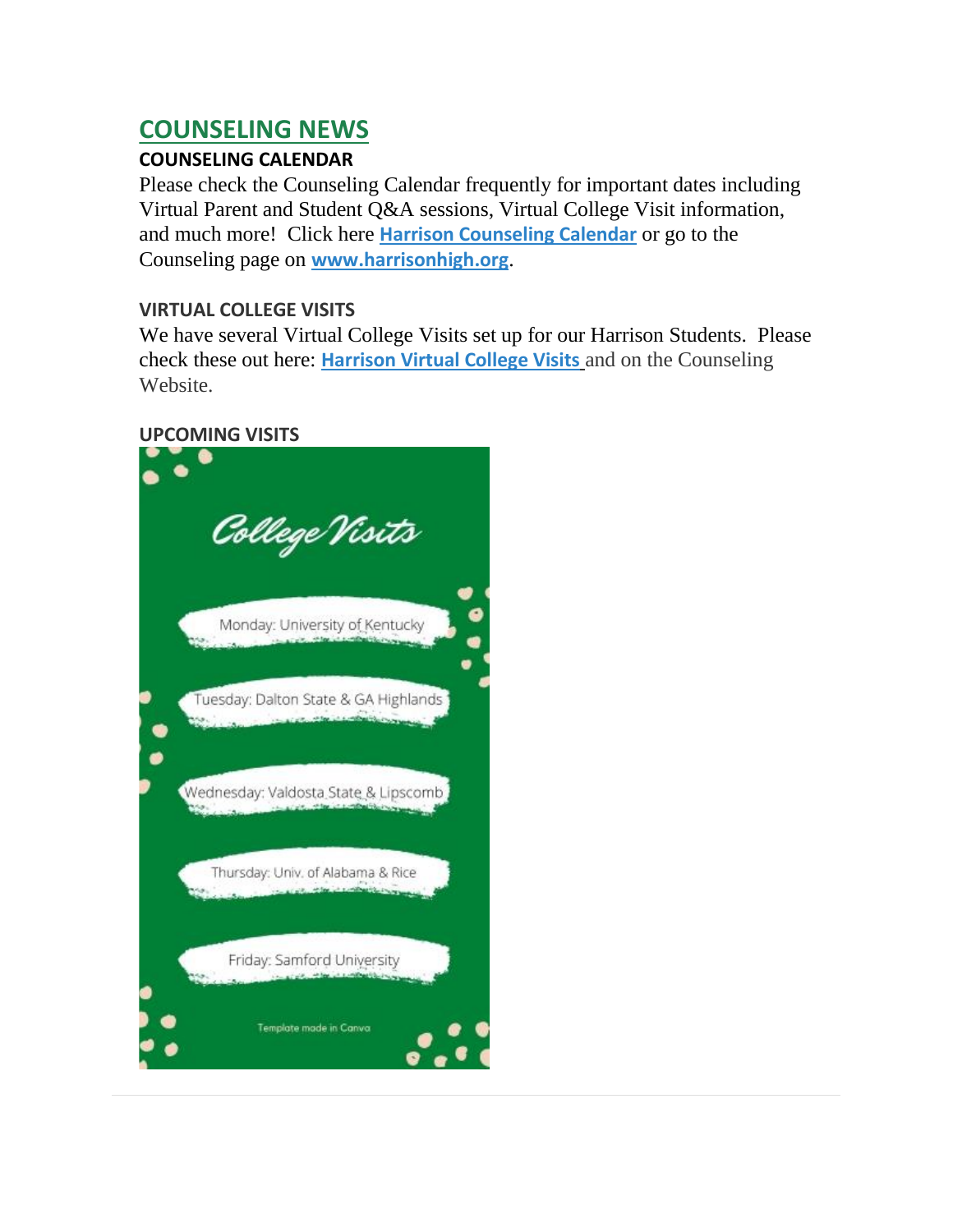#### **GA TECH WOMEN IN ENGINEERING CONFERENCE**



Georgia Tech invites YOU to the annual...

### **Engineering Career Conference**

Thursday, October 8th, 2020, from 8:30-4:30

The Engineering Career Conference (ECC) is a one-day event where female high school students get the chance to learn about each of the 11 engineering programs available at Georgia Tech from current students and faculty.

To Be Held Virtually Via Blue Jeans

For more details and to register for ECC, please visit our website: wie.gatech.edu/k12-outreach/engineering-career-conference

unnummun Have fun and learn about engineering! nunnummun

**BOEING** 



**HALLIBURTON** 

#### **SCHOLARSHIP INFORMATION**

Please join us for a Zoom meeting on Wednesday, October 14th, at 2:00 PM for Scholarship Information.

Register at the following link: **[Scholarship Tips Registration](https://forms.office.com/Pages/ResponsePage.aspx?id=-x3OL5-ROEmquMR_D8kYLaUD1K_Pl6ZOsbbAKVJkKlFUQjdKS1gyR004SVVQUFlXVk9TTlZUOUtRUC4u)**

**Tips that will be covered will include:**

Where to look for Scholarships? Tips When Applying Essay Writing Tips

#### **FAFSA**

Free Application for Federal Student Aid (FAFSA) is now open for students/families to apply. More information available here: **[FAFSA](https://www.google.com/url?q=https://www.salliemae.com/college-planning/financial-aid/fafsa/?dtd_cell%3DSMPLCADCOTDOOTOTOTHOTHRN010042&sa=D&source=calendar&usd=2&usg=AOvVaw3KtidqSBTCgmhtou0nHHxw)  [Information and Application](https://www.google.com/url?q=https://www.salliemae.com/college-planning/financial-aid/fafsa/?dtd_cell%3DSMPLCADCOTDOOTOTOTHOTHRN010042&sa=D&source=calendar&usd=2&usg=AOvVaw3KtidqSBTCgmhtou0nHHxw)**.